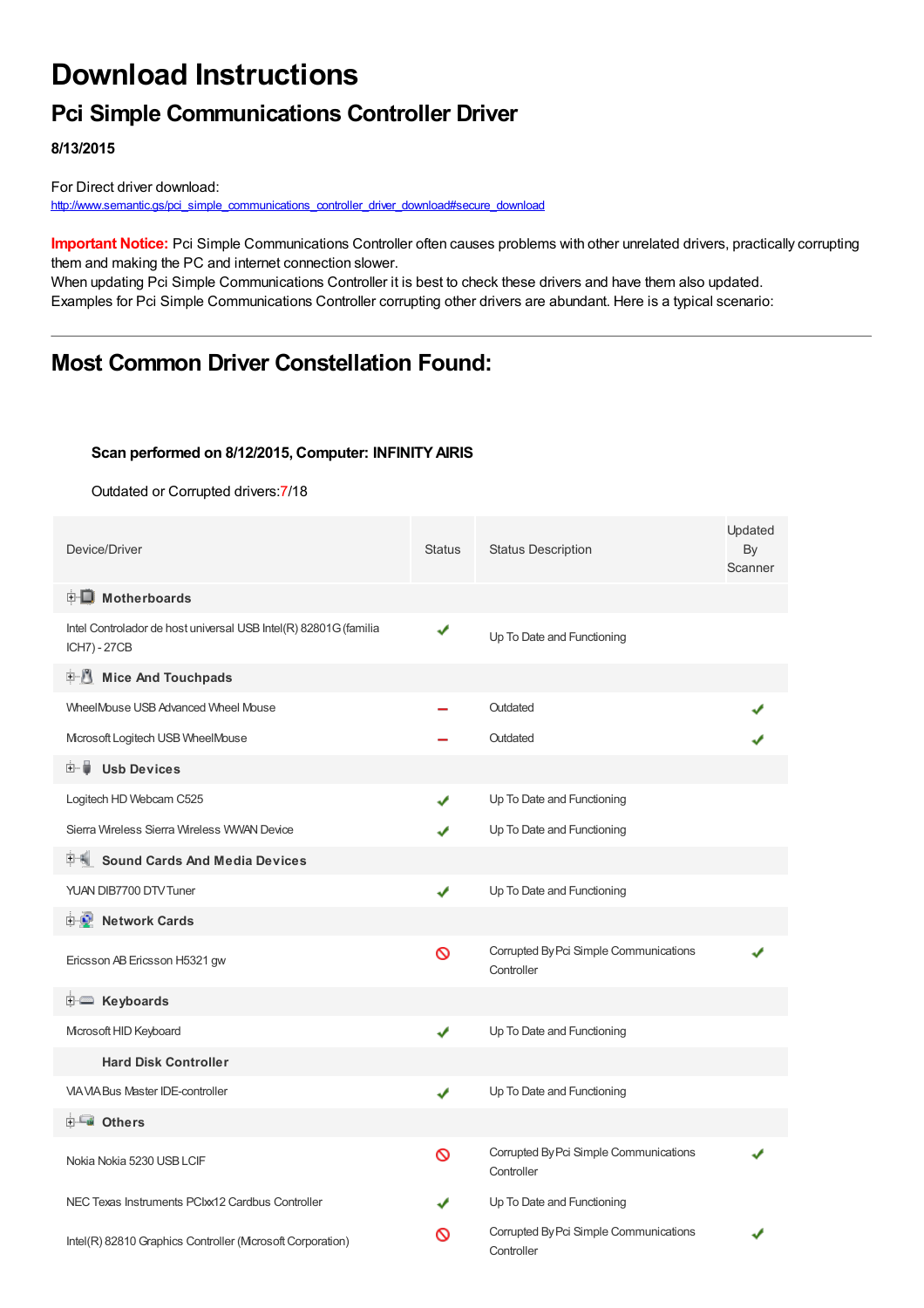| <b>D</b> Cameras, Webcams And Scanners                                            |   |                                                      |  |
|-----------------------------------------------------------------------------------|---|------------------------------------------------------|--|
| Sunplus IT HD Webcam                                                              | ✔ | Up To Date and Functioning                           |  |
| Video Cards                                                                       |   |                                                      |  |
| Intel(R) 82945G Express Chipset Family (Mcrosoft Corporation -<br><b>WDDM1.0)</b> | ✔ | Up To Date and Functioning                           |  |
| <b>Devices</b> Input Devices                                                      |   |                                                      |  |
| Logitech Logitech WingMan Digital Device                                          | ଷ | Corrupted By Pci Simple Communications<br>Controller |  |
| <b>E-1</b> Port Devices                                                           |   |                                                      |  |
| ONDA ONDA USB Enumerator For AT Device                                            | ✔ | Up To Date and Functioning                           |  |
| $\blacksquare$ Monitors<br>中山                                                     |   |                                                      |  |
| Sony Digital Flat Panel (1024x768)                                                |   | Outdated                                             |  |
| <b>E-</b> Mobile Phones And Portable Devices                                      |   |                                                      |  |
| <b>Acer NOKIA</b>                                                                 |   | Up To Date and Functioning                           |  |

## **Pci Simple Communications Controller Driver Models:**

| <b>Driver Model</b>                                                  | <b>Original</b> | Last<br><b>Upload Date Modification</b> | <b>Driver File</b>                                                               | <b>File</b><br><b>Size</b> | <b>Most</b><br><b>Compatible</b><br><b>Computer</b><br><b>Model</b> | <b>Availabilty</b><br>To<br><b>Scanner</b> |
|----------------------------------------------------------------------|-----------------|-----------------------------------------|----------------------------------------------------------------------------------|----------------------------|---------------------------------------------------------------------|--------------------------------------------|
| <b>Pci Simple Communications</b><br>Controller 2.13886               | 9/22/2014       | 8/5/2015                                | pci_simple_communications_controller-139kb<br>2.13886.exe                        |                            | NEC NEC POWERWATE<br>V6122,                                         | ✔                                          |
| <b>Pci Simple Communications</b><br><b>Controller 801.12.12.1</b>    | 9/24/2014       | 8/6/2015                                | pci_simple_communications_controller-<br>801.12.12.1.exe                         | 68kb                       | Packard Bell NC-<br>ENLE11BZ-<br>4508G1TMNKS,                       | J                                          |
| <b>Pci Simple Communications</b><br><b>Controller 73990</b>          | 1/31/2015       | 8/6/2015                                | pci_simple_communications_controller-64kb LGLM50-34GB,<br>73990.exe              |                            |                                                                     |                                            |
| <b>Pci Simple Communications</b><br>Controller 61.1689               | 9/2/2014        | 8/4/2015                                | pci_simple_communications_controller-<br>53kb HPF5282A-ABA 9995,<br>61.1689.exe  |                            |                                                                     |                                            |
| <b>Pci Simple Communications</b><br><b>Controller 80832</b>          | 11/23/2014      | 8/7/2015                                | pci_simple_communications_controller-<br>216kb +PPavilion ZV6000,<br>80832.exe   |                            |                                                                     |                                            |
| <b>Pci Simple Communications</b><br><b>Controller 61.12.108</b>      | 10/26/2014      | 8/5/2015                                | cp-61.12.108.exe                                                                 | 36kb                       | Motion J3400,                                                       |                                            |
| <b>Pci Simple Communications</b><br>Controller 2.10949               | 11/30/2014      | 8/4/2015                                | pci_simple_communications_controller-<br>189kb<br>2.10949.exe                    |                            | Compaq GN732AA-<br>ABH SR5135NL,                                    |                                            |
| <b>Pci Simple Communications</b><br>Controller 3281.12               | 9/22/2014       | 8/8/2015                                | pci_simple_communications_controller-60kb<br>3281.12.exe                         |                            | NEC VERSAE6300<br>RNF91086795,                                      |                                            |
| <b>Pci Simple Communications</b><br><b>Controller 72973</b>          | 12/27/2014      | 8/9/2015                                | mw-72973.exe                                                                     |                            | 93kb Gigabyte EG45M-UD2H,                                           |                                            |
| <b>Pci Simple Communications</b><br><b>Controller 1.1444</b>         | 11/18/2014      | 8/8/2015                                | pci_simple_communications_controller-<br>91kb BMThinkCentre A50p,<br>1.1444.exe  |                            |                                                                     | ✔                                          |
| <b>Pci Simple Communications</b><br><b>Controller J1.11.11.181.1</b> | 10/21/2014      | 8/4/2015                                | pci_simple_communications_controller-<br>128kb IBM622142A,<br>j1.11.11.181.1.exe |                            |                                                                     |                                            |
| <b>Pci Simple Communications</b><br>Controller U41.11.167            | 10/11/2014      | 8/8/2015                                | pci_simple_communications_controller-<br>156kb<br>u41.11.167.exe                 |                            | <b>NEC</b><br>NEC_VERSA_P570,                                       |                                            |
| <b>Pci Simple Communications</b><br><b>Controller 22987</b>          | 1/16/2015       | 8/8/2015                                | pci_simple_communications_controller-<br>217kb Sony VGN-FJ90S,<br>22987.exe      |                            |                                                                     |                                            |
| <b>Pci Simple Communications</b><br>Controller 60041.1               | 12/23/2014      | 8/9/2015                                | pci_simple_communications_controller-<br>35kb<br>60041.1.exe                     |                            | Panasonic CF-<br>52PFNBVQP,                                         |                                            |
| <b>Pci Simple Communications</b><br><b>Controller 1.10061.1</b>      | 9/3/2014        | 8/8/2015                                | pci_simple_communications_controller-<br>159kb<br>1.10061.1.exe                  |                            | <b>HPHPPavilion 15</b><br>Notebook PC,                              |                                            |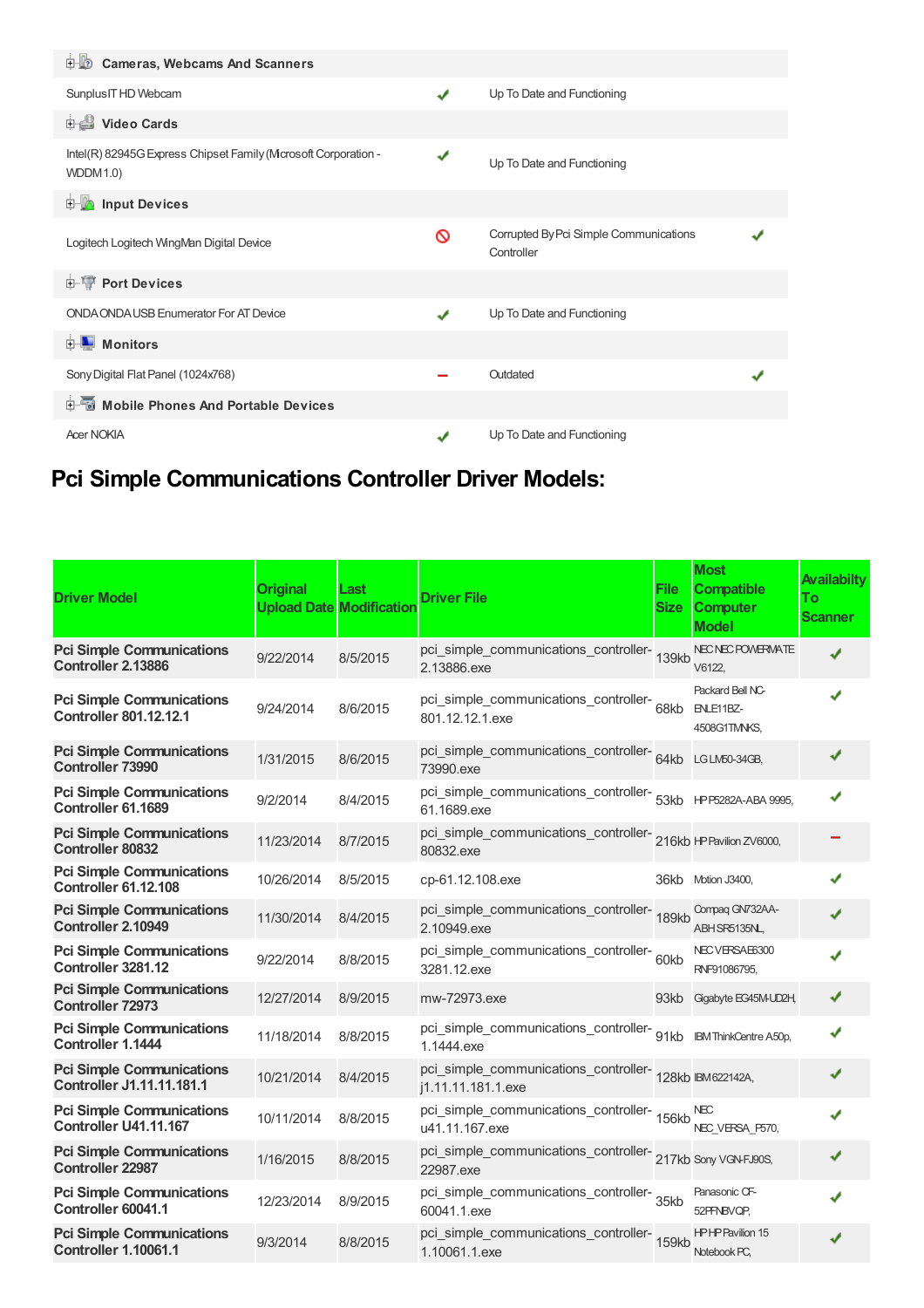| <b>Pci Simple Communications</b><br><b>Controller 202.11.12.1</b> | 1/2/2015   | 8/7/2015  | pci_simple_communications_controller-<br>104kb HP23-k010qd,<br>202.11.12.1.exe        |      |                                  |   |
|-------------------------------------------------------------------|------------|-----------|---------------------------------------------------------------------------------------|------|----------------------------------|---|
| <b>Pci Simple Communications</b><br><b>Controller 1.10862.1</b>   | 1/29/2015  | 8/4/2015  | pci_simple_communications_controller-<br>184kb<br>1.10862.1.exe                       |      | Lenovo ThinkCentre<br>A58.       |   |
| <b>Pci Simple Communications</b><br><b>Controller 342.18</b>      | 1/27/2015  | 8/2/2015  | khoskaxys-342.18.exe                                                                  |      | 58kb Sony PCG-GRZ615M            |   |
| <b>Pci Simple Communications</b><br>Controller 43482.1            | 1/12/2015  | 8/10/2015 | pci_simple_communications_controller-<br>105kb LGLB50-OC34ZL,<br>43482.1.exe          |      |                                  |   |
| <b>Pci Simple Communications</b><br><b>Controller 32883</b>       | 11/8/2014  | 8/9/2015  | pci_simple_communications_controller-<br>191kb NECRND51078695,<br>32883.exe           |      |                                  |   |
| <b>Pci Simple Communications</b><br>Controller 1.13972            | 10/27/2014 | 8/7/2015  | pci_simple_communications_controller-<br>190kb<br>1.13972.exe                         |      | <b>Epson Endeavor</b><br>MT7500, |   |
| <b>Pci Simple Communications</b><br><b>Controller 71.1362.1</b>   | 8/6/2014   | 8/7/2015  | pci_simple_communications_controller-<br>179kb HPF6740ch-m<br>71.1362.1.exe           |      |                                  |   |
| <b>Pci Simple Communications</b><br>Controller 40931.1            | 12/3/2014  | 8/3/2015  | pci_simple_communications_controller-<br>42kb<br>PP6563sc,<br>40931.1.exe             |      |                                  |   |
| <b>Pci Simple Communications</b><br><b>Controller P23399</b>      | 8/14/2014  | 7/31/2015 | sviy-p23399.exe                                                                       |      | 104kb Gateway GT5094j,           |   |
| <b>Pci Simple Communications</b><br><b>Controller 42040</b>       | 9/7/2014   | 8/4/2015  | pci_simple_communications_controller-<br>105kb<br>42040.exe                           |      | WIPRO WSG37455V-<br>0008.        |   |
| <b>Pci Simple Communications</b><br><b>Controller 73084</b>       | 11/7/2014  | 8/3/2015  | pci_simple_communications_controller-<br>207kb<br>73084.exe                           |      | HPPS384AA-B1U<br>d1291.se,       |   |
| <b>Pci Simple Communications</b><br><b>Controller 4090</b>        | 1/22/2015  | 8/7/2015  | pci_simple_communications_controller-<br>105kb<br>4090.exe                            |      | HPNR043AA-ACP<br>p6035at,        |   |
| <b>Pci Simple Communications</b><br><b>Controller 1.1301.19</b>   | 8/11/2014  | 8/4/2015  | pci_simple_communications_controller-<br>51kb<br>1.1301.19.exe                        |      | Leading Edge<br>LEOQ42SOHO,      |   |
| <b>Pci Simple Communications</b><br><b>Controller M31.1948</b>    | 10/17/2014 | 8/8/2015  | pci_simple_communications_controller-<br>173kb Positivo POS-ECIG31BT,<br>m31.1948.exe |      |                                  |   |
| <b>Pci Simple Communications</b><br><b>Controller Y72968</b>      | 1/7/2015   | 8/6/2015  | pci_simple_communications_controller-42kb<br>y72968.exe                               |      | Lenovo ThinkCentre<br>M90z,      |   |
| <b>Pci Simple Communications</b><br>Controller 722.100            | 12/11/2014 | 7/31/2015 | tblnr-722.100.exe                                                                     | 45kb | NEC PC-MA30YMZEB,                |   |
| <b>Pci Simple Communications</b><br>Controller 3062.1             | 8/31/2014  | 8/6/2015  | pci_simple_communications_controller-<br>61kb Fujitsu D3061-A1,<br>3062.1.exe         |      |                                  |   |
| <b>Pci Simple Communications</b><br><b>Controller 4302.11.1</b>   | 8/29/2014  | 8/4/2015  | pci_simple_communications_controller-<br>1999.11.1<br>4302.11.1.exe                   |      | G335,                            |   |
| <b>Pci Simple Communications</b><br>Controller 71.1044            | 8/30/2014  | 8/5/2015  | pci_simple_communications_controller-<br>128kb<br>71.1044.exe                         |      | Toshiba SATELLITE<br>0660-1VR    |   |
| <b>Pci Simple Communications</b><br><b>Controller 30968</b>       | 1/5/2015   | 8/3/2015  | pci_simple_communications_controller-<br>25kb NECFCMY30VBZED,<br>30968.exe            |      |                                  |   |
| <b>Pci Simple Communications</b><br>Controller 62341.1            | 12/23/2014 | 8/7/2015  | nzokta-62341.1.exe                                                                    |      | 213kb Fujitsu FMVXNLHD2A,        |   |
| <b>Pci Simple Communications</b><br><b>Controller 20989</b>       | 2/5/2015   | 8/5/2015  | xyho-20989.exe                                                                        | 30kb | HPKN458AA-ABT<br>a6450.is,       |   |
| <b>Pci Simple Communications</b><br><b>Controller P201.11.18</b>  | 8/4/2014   | 8/5/2015  | pci_simple_communications_controller-<br>p201.11.18.exe                               |      | 157kb Lenovo 20B00006UK,         |   |
| <b>Pci Simple Communications</b><br>Controller 81.1722            | 8/30/2014  | 8/2/2015  | pci_simple_communications_controller-<br>136kb ARMA W651D,<br>81.1722.exe             |      |                                  |   |
| <b>Pci Simple Communications</b><br>Controller 332.186            | 12/3/2014  | 7/31/2015 | pci_simple_communications_controller-<br>123kb HPHE-355uk,<br>332.186.exe             |      |                                  | ✔ |

### **Typical Driver constellation for scanned computers:**

### **Data derived from 829 scans made on these 422 computers from 9/20/2014 to 7/31/2015:**

Sony VGN-SZ56LN\_B, HP NQ867AA-UUZ m9650ch, Panasonic CF-30KTP48NL, HP Pavilion ze4400, Lenovo ThinkCentre M72e, Sony VGN-AW50DB\_H, Sony VGN-C140FP, LGB15MS.ASQNBDE, WIPROWIV37555-1436, MSI MS-9179, SonyVGN-FS35LP, LGT1-5224A3, Lenovo IdeaPad S9e, SonyVGN-FW41E\_H, FICVA250U, NEC PC-GV286VZAU, Lenovo ThinkPad Edge E320, NEC PC-LG17FWTGG, Gateway MD7321U, Acer Veriton M200-Q57, Sony VGN-AR390E, Leading Edge LECQ43SOHO, PanasonicCF-19RHRAXPF, Lenovo ThinkPad Edge E130, Fujitsu PRIMERGYTX100 S2,Compaq NQ905AA-ABUCQ5012UK, PanasonicCF-53AAC01FE, Toshiba Satellite L500D,HPED755AA-ABEw5180.es, LGC400-G.BC25P1,HPHPCompaq dx6120 MT,HPHPPRO6200 MTPC, Seneca Pro300475, AT TRILINE PROFI 61, Zoostorm 7876-0310B, NEC NEC VERSA P570, Toshiba Satellite A130, Acer ATC-603, NEC KV2, IBM 18445GU, Panasonic CF-53AAC01FT, NEC PC-GV256CLAJ, Toshiba SATELLITE C870-14G, ADVANC Modelo\_A, HP KN483AA-AB8 m9242.t, Fujitsu D3161-B1, Packard Bell IXTREME I7709B, IBM8307L9U, Sony VGN-FW26G\_B, WIPRO WSG59355W7S-0014, HP NC047AA-ABU s3714uk, Fujitsu FMMF50WWJ, Packard Bell EASYNOTE\_MX52-B-029, Gateway E-4610D SB, Panasonic CF-R8EWBAAP, HP EC577AA-B1U d4180.se, Compaq Presario 2700EA470024-565, Lenovo 7665VEH, OEMByO.E.M, NEC EASYNOTE PB47S00186,